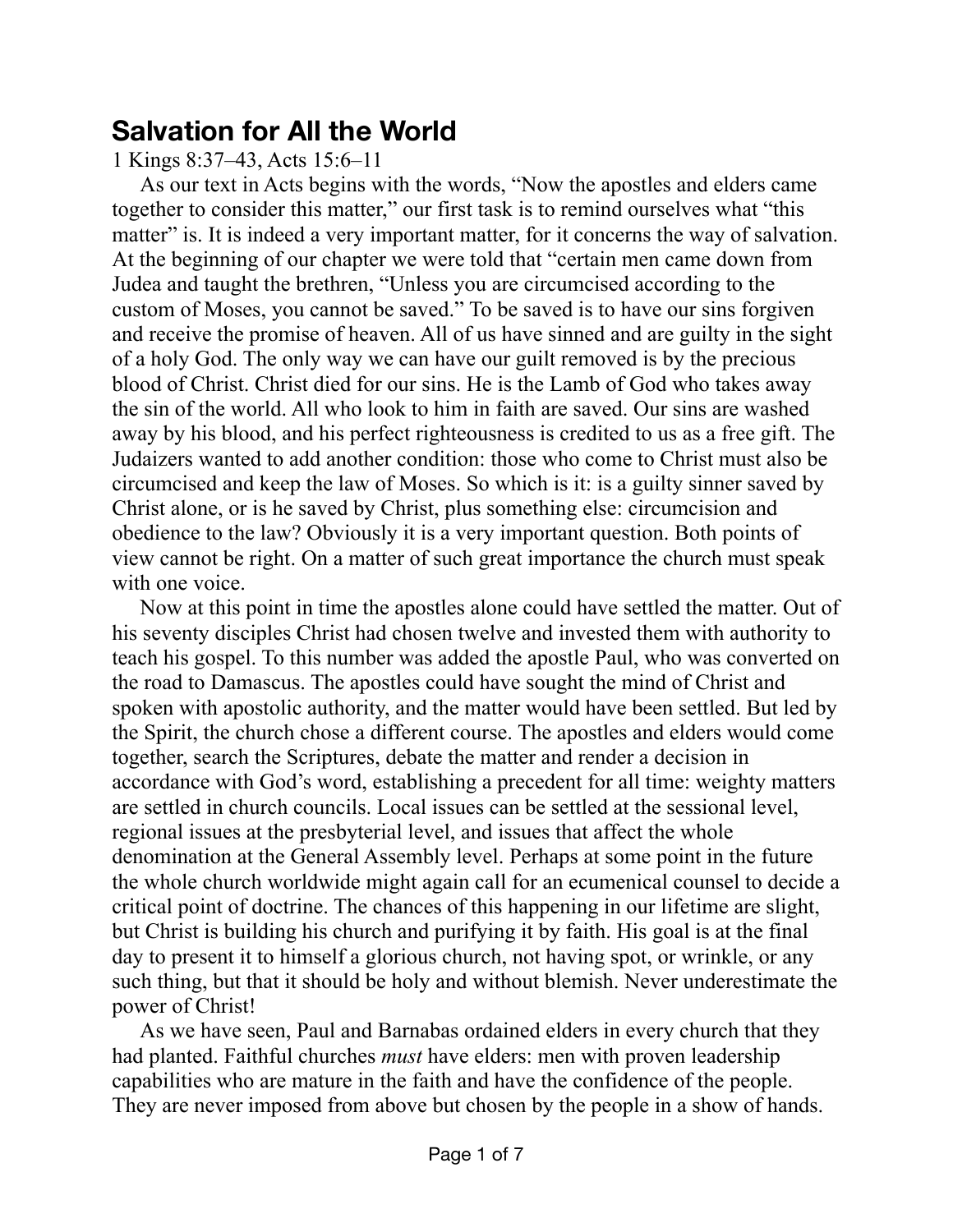Our own congregation has a pastor and four elders who sit in a session. Pastors and elders in a region sit as a presbytery. Our own Presbytery of Michigan and Ontario will meet this Friday, and the church's prayers should be with the body for God's guidance and blessing. God's work done God's way will experience God's blessing.

As we explain and apply our text this morning let us consider three points: (1) God's choice, (2) God's knowledge and (3) God's grace. First,

## **1. God's choice**

At the Jerusalem council the apostle Peter arose to speak. This was altogether appropriate, as Peter was the recognized leader among the apostles. In the lists of the Twelve in the synoptic gospels Peter's name always appears first. Peter was one of the three in Christ's inner circle, and it was to Peter as the representative of the Twelve to whom Christ gave the "keys of the kingdom," the power to bind and loose, a power that, if exercised in accord with Holy Scripture, would be ratified in heaven itself. This power is exercised through the preaching of the gospel and through discipline. One author explains it this way: "First, by preaching the gospel the kingdom of God is opened to believers and shut to the impenitent, and secondly, by discipline, serious offenders are excluded from the church until they repent …. In either case, forgiveness is mediated through the church, acting in the Spirit and through the Word."<sup>1</sup> The "power of the keys["](#page-1-0) shows the importance of the church in the matter of salvation. Some people say they believe in Christ but want nothing to do with the church, but the keys of the kingdom of heaven were given to the church. All who profess Christ ought to become part of the covenant people, Christ's church on earth, to receive God's blessing.

<span id="page-1-1"></span>So Peter, as the recognized leader among the apostles, rises to speak at the Jerusalem council. He says, "A good while ago God chose among us, that by my mouth the Gentiles should hear the word of the gospel and believe" (Acts 15:7). Here, he refers to his preaching to a Gentile household, the house of Cornelius, a Roman centurian, back in Acts 10. At first, Peter did not want to go there. But having seen a vision of a great sheet being let down from heaven, containing all manner of unclean animals, and hearing the voice of Christ, "Rise, Peter; kill and eat … What God has cleansed you must not call common," he had become persuaded that God wanted him to go there to preach Christ. Indeed, through Peter's mouth this Roman household would hear the word of the gospel, believe on Christ and receive his Holy Spirit. It was a landmark event: Peter, the recognized leader among the apostles, received Gentiles into the church of Jesus Christ.

But notice specifically how Peter says this came about: "A good while ago God chose among us, that by my mouth the Gentiles should hear." The word for

<span id="page-1-0"></span><sup>&</sup>lt;sup>[1](#page-1-1)</sup> R. N. Caswell, "Power of the Keys," *New Bible Dictionary* (Logos Bible Software)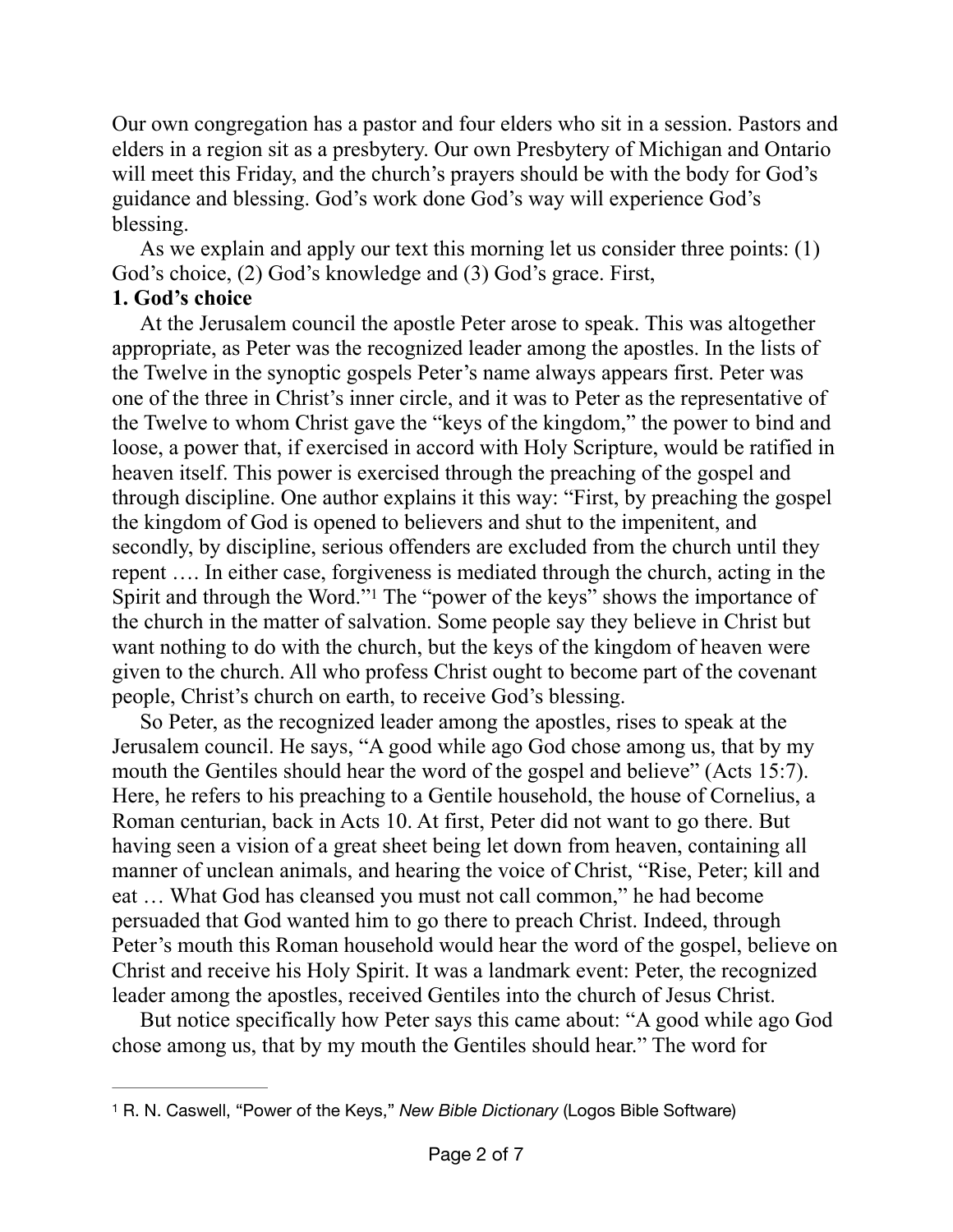"chose" is ἐξελέξατο—God "elected." Here is our sovereign God, working behind the scenes in heaven to accomplish his purpose on earth. The doctrine of God's sovereignty is a great comfort to all who love Christ. As individual human beings we feel powerless in the face of powerful forces seeking to throw off the yoke of Christ and institute a purely secular, antichristian society. "If the foundations be destroyed, what can the righteous do?" But the Bible assures us that God, at every moment, is in heaven, working all things according to his own perfect will. Christ will build his church, and the gates of hell shall not be able to resist it. Tyrants want to subject us and neutralize the power of ordinary Christians. But we have a mighty Savior, and he is in control! Though evil happens to us in this vale of tears, God is on his throne, and he promises to protect us. At every moment our Savior intercedes for us. He has the power to lead all his true sons and daughters to glory. Of all that the Father has given him he will lose nothing, but will raise them up at the last day. Our God is a powerful God. The Lord God omnipotent reigneth!

So when bitter disappointments and reversals happen in this life, we should not lose hope! Christ still is seated on the throne. He has not forgotten us. We are still the objects of his love. He has taught us to say, "We know that all things work together for good to them that love God, to them who are the called according to his purpose." He will never fail us!

Oh, how we need to grab hold of that word "God elected." We, his saints, were chosen in Christ before the foundation of the world (Eph. 1:4). Paul uses the very same word that's in our text, ἐξελέξατο—literally, he *elected* us in Christ before the foundation of the world. Way back in eternity past God the Father elected a people and gave them to his Son. He elected us, not on the basis of anything we had done, or would do, but on the basis of his own choice. "Even so, Father, for it seemed good in thy sight." All were equally unworthy. "*All* have sinned, and come short of the glory of God." "As in Adam *all* die."

But Christ himself is God's elect: "Behold my servant, whom I uphold; mine *elect*, in whom my soul delighteth; I have put my spirit upon him: he shall bring forth judgment to the Gentiles" (Isa. 42:1). In the Septuagint, the Greek translation of the Old Testament Scriptures that was in use in Jesus' time, the word is ἐκλεκτός —elect. Christ is the elect Son, and all the elect are in him. In Christ we are elect, and we are safe. The natural man hates the doctrine of election because it is a reminder of a sovereign God to whom men will ultimately give account. Even some Christians are uncomfortable with the doctrine of election because they somehow think that it makes God guilty for sending deserving sinners to hell. But the fact is that *none* of us are deserving. *All* have sinned, and come short of the glory of God. The truth is that out of the mass of undeserving sinners—rebels against the Lord of heaven—God elected some and passed by others equally undeserving. He was under no obligation to save any. As a free and sovereign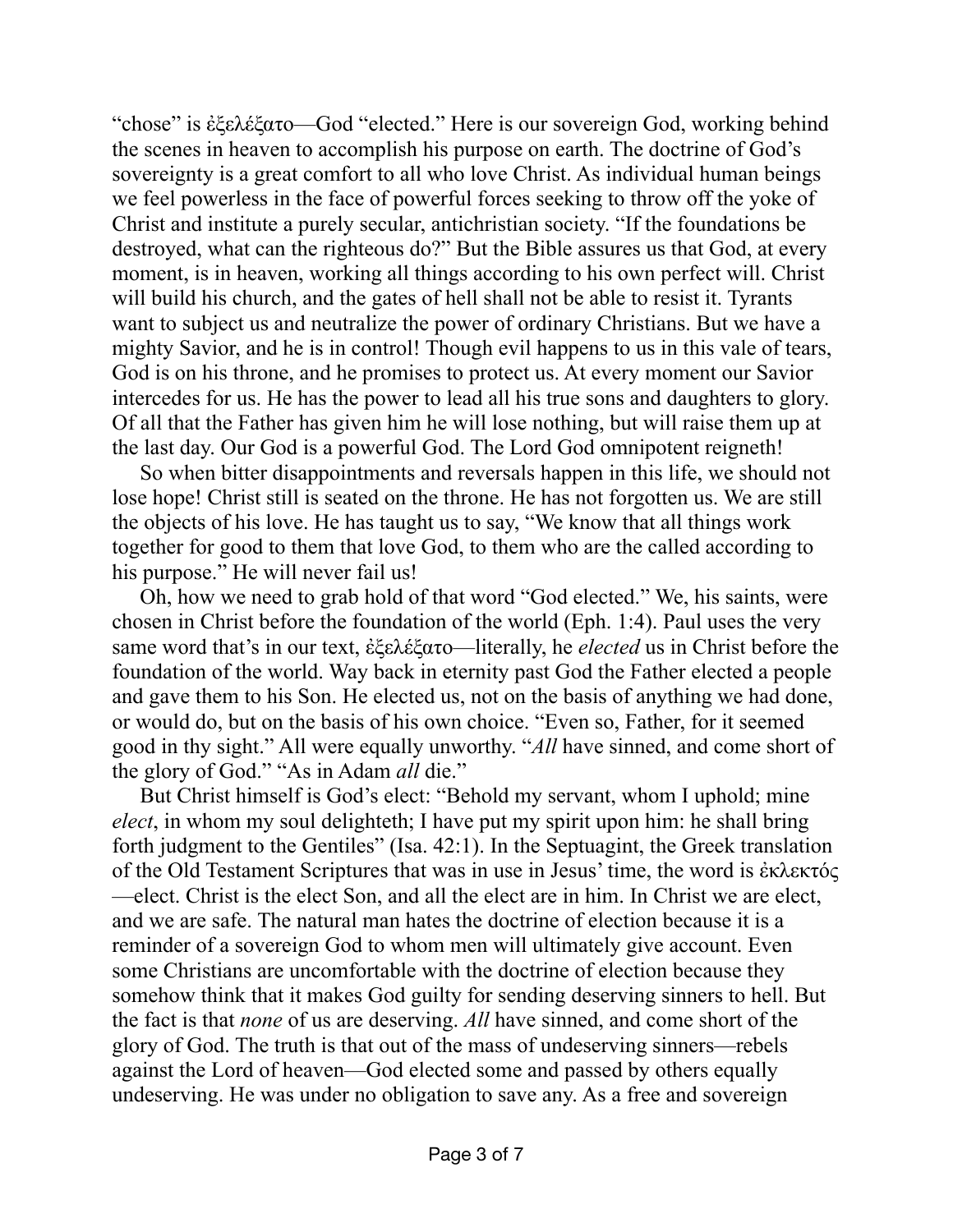being he had the freedom to do whatsoever he wills in the armies of heaven. We who are elected in Christ before the foundation of the world were undeserving we had no claim upon God's love; in fact, we were spiritually dead. But God chose us in eternity past, and in time the Son sent his Spirit to regenerate our hearts, to give us the new nature capable of responding to his gospel and accepting his Son. He convinced us of our sin and misery, enlightened our minds in the knowledge of Christ, renewed our wills, and persuaded and enabled us to embrace Jesus Christ, freely offered to us in the gospel. Salvation is all of grace—praise his holy name!

This is reflected in the words of our text. The words "a good while ago" are literally *from the ancient days*. God himself is "the Ancient of days," a title given to him in Daniel 7, where it is used three times. "The Ancient of days" refers to God's presence in eternity past. In the ancient days the Ancient of days made a choice of a people to give to his Son. And in time the eternal Son came to this earth and became a man. He went to the cross and died for his people, making perfect satisfaction for sin. He rose again the third day and ascended to heaven, where he poured out his Spirit upon his church. In those same ancient days God chose Peter. He chose him for a specific office: to preach the gospel to the Gentiles. In his perfect plan, Gentiles would be included in the church. Why did he do this? "To the praise of the glory of his grace" (Eph. 1:6). Salvation is all of grace.

As Christians, let us give thanks for God's sovereign election. In a fallen world, bad things happen. Take yesterday's earthquake in the tiny Polynesian nation of Tonga, for example. A giant undersea volcano erupted, spewing steam and ash heavenward and causing a great earthquake and tsunami which inundated the little island of Tonga and eventually caused a giant wave to crash into California, far across the Pacific. Now we do not yet know the extent of the devastation in Tonga. According to an online encyclopedia, Tonga was home to about 100,000 people, 98% of whom are Christians—mostly United Methodist. It is very likely that many of these Christians lost their homes and their lives in the earthquake and tsunami. Why did God allow this to happen? We do not know the full reason, but we can rest assured that "all things work together for good to them that love God, to them who are the called according to his purpose." Whatever happens in this vale of tears is for God's glory and his people's good. Everything! He who ordained all things from the beginning is even now working out all his holy will from the courts of heaven—and we can trust him. Amen! Here, then, is God's choice. Secondly, **2. God's knowledge**

We read in verse 8 that "God, *who knows the heart*, acknowledged them by giving them the Holy Spirit, just as He did to us." Here is God's knowledge, and it is perfect. The church actually coined a word for this: καρδιογνώστης; the word is used only two times: here, and back in Acts 1:24. The word καρδιογνώστης is made up of two elements: *cardio*- and the word meaning *to know*. The first element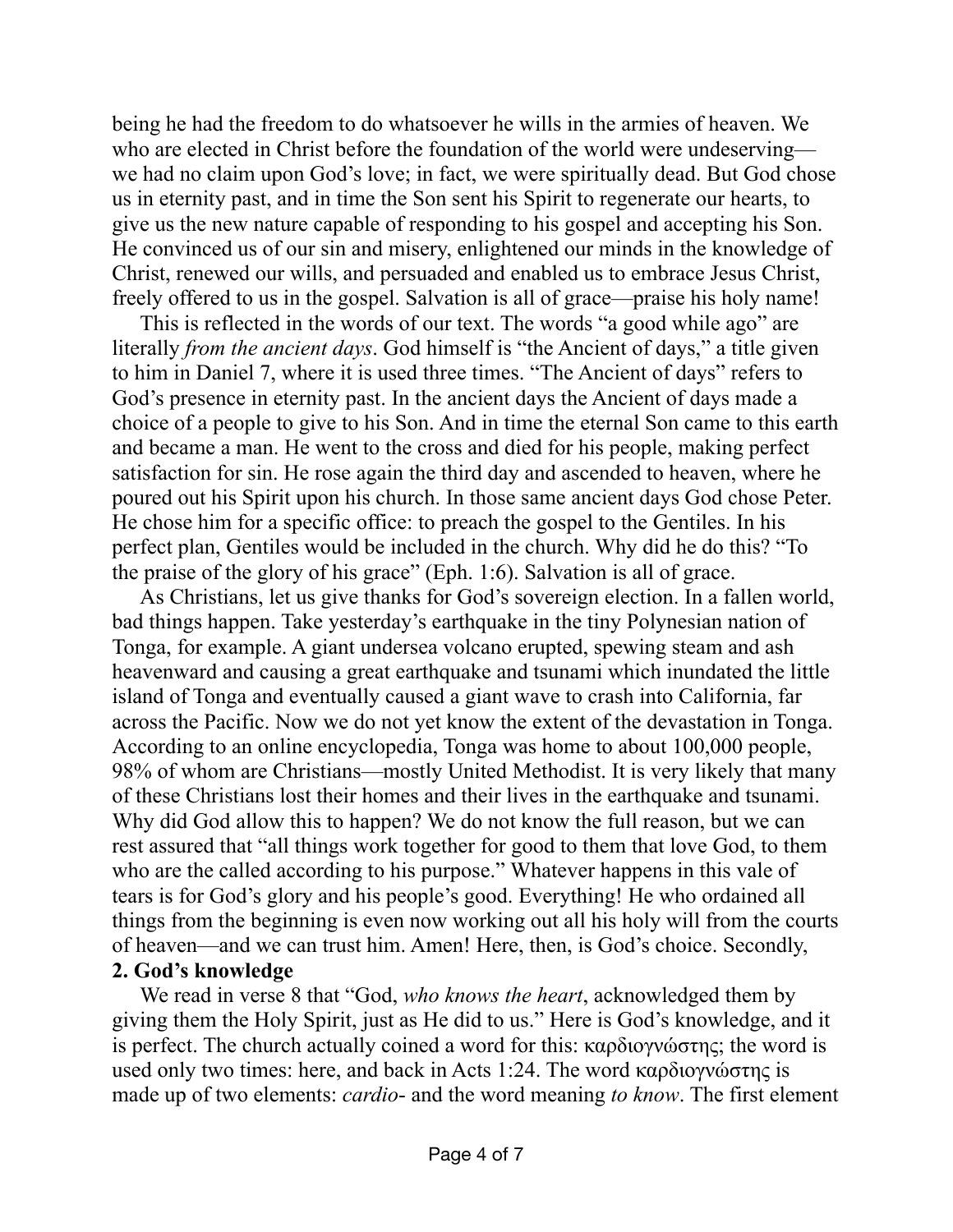comes into English in the phrases *cardic arrest*, *cardiogram*, *cardiovascular*, *cardiologist*. But God, who made our fleshly heart and gave it the ability to keep on pumping and circulating blood throughout our bodies for a hundred or more years of human life, is the only one who knows our deepest thoughts and motives, what in Scripture is called our *heart*. "The LORD seeth not as man seeth; for man looketh on the outward appearance, but the LORD looketh on the heart" (1 Sam. 16:7). You and I can observe outward actions and make judgments as to whether they are or are not in conformity with God's standard for all men in Holy Scripture. But what we or any human being cannot do is to know definitively another person's heart motivation. Hate-crime legislation, which imposes stricter penalties for crimes committed out of hatred for another individual based on race or sexual preference, is fundamentally evil, as it impowers a judge and jury to judge what was in a man's or woman's heart at the time a crime was committed—something that no other person, even a judge, can know with certainty. Only the Lord is the καρδιογνώστης, the Knower of hearts.

God's knowledge of you is perfect. He knows your parentage, your background, your family, your likes and dislikes, your habits, your weaknesses, your strengths, your attitudes, your motivations. He knows whether you've been bad or good. He knows everything about everybody. Nothing can be hidden from him. Paul writes, "Therefore judge nothing before the time, until the Lord come, who both will bring to light the hidden things of darkness, and will make manifest the counsels of the hearts" (1 Cor. 4:5). You cannot fool God. At the final judgment he will "make" manifest"—that is, *reveal*, the counsels of the hearts. You may think that you are getting away with some sin that you indulge in secret, but at the final day, everyone will know. That which was done in secret will be proclaimed from the housetops. The only safe course is to commit your life to Christ and live a life of integrity, obedience and self-sacrifice before him. Become his worshiper and confess your faith in the company of his church. Hear the preaching of his word and let his body minister to you in your weakness. Don't neglect the means of grace—the word, the sacraments and prayer. Take time to "speak with one another" (Eph. 5:19); speak with your fellow Christians, building them up in their faith.

Peter makes the point that "God, who knows the heart, acknowledged [the Gentiles] by giving them the Holy Spirit, just as He did to us, and made no distinction between us and them, purifying their hearts by faith." Here in this one verse are two references to the heart.

Before the sermon we read part of King Solomon's eloquent prayer at the dedication of the temple in Jerusalem in 1 Kings 8. Solomon prays for God's blessing upon God's people as they come to offer their sacrifices. He begs God to hear his people, forgive their sins and bless them as they face various situations. Solomon speaks of "whatever plague or whatever sickness there is" (v. 37). As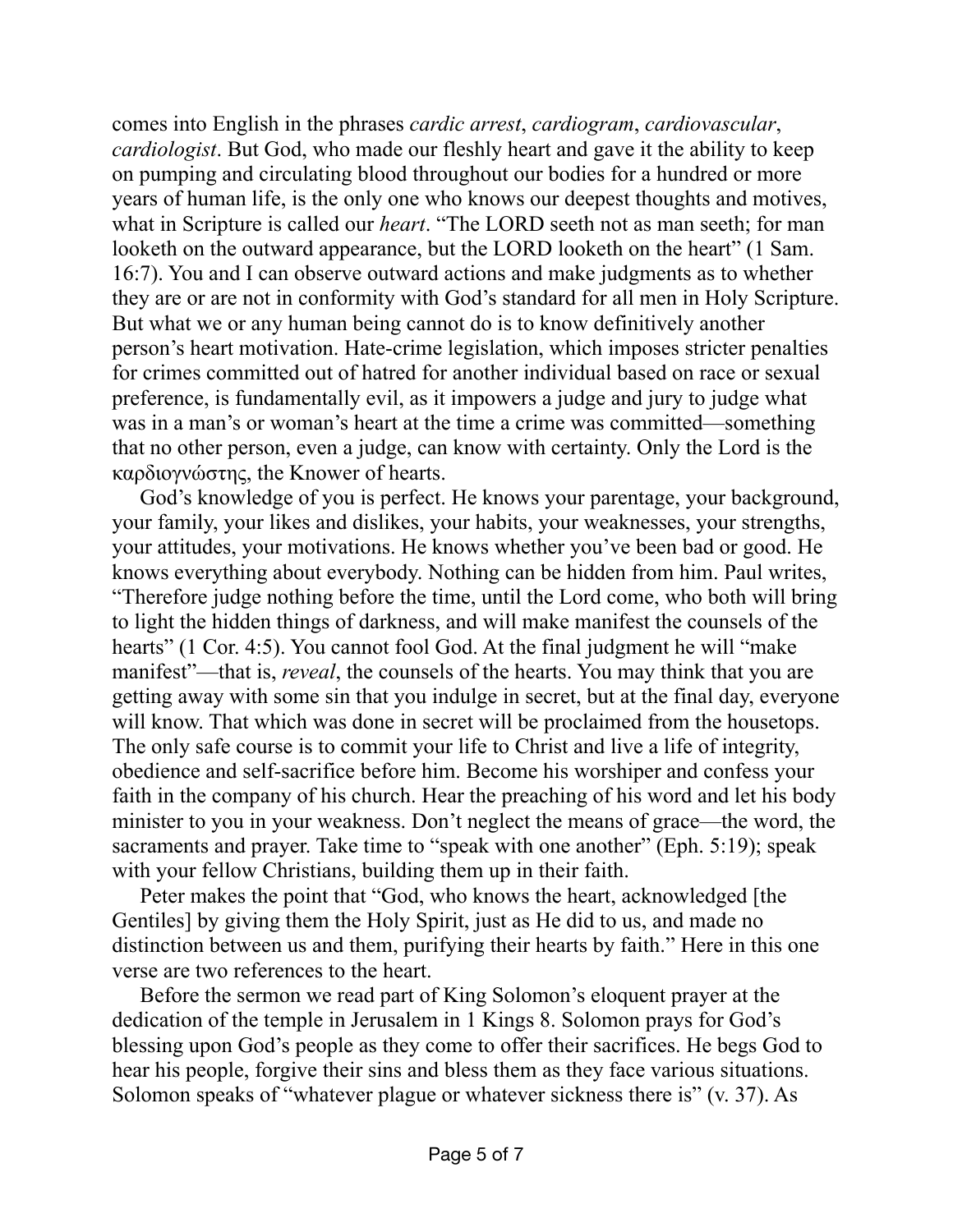God's people experience a plague—something akin to what we are experiencing right now with Covid—each person should "know the plague of his own heart," that is, be aware of "his sin as the cause of his distress, and own it, though ever so privately committed" (John Gill). Our world may be experiencing a plague right now—though there are countries in Africa and India that seem to be little affected —but the plague of which we must be most afraid is the plage of sin in our hearts. All of us are affected by this plague. The word in the original for plague comes from the verb *to touch*. When a plague happens, everybody is touched—rich and poor, highborn and lowborn, prepared and unprepared. But the plague of sin in our hearts comes from our forefather Adam, whose first transgression brought sin upon the whole human race. No human has escaped the touch—the plague—of Adam's sin. As our covenantal head who bore the genetic material for the whole human race in his own person, his first transgression brought original sin upon us, his descendants. "As in Adam all die, so in Christ shall all be made alive." As the sin of our covenantal head, Adam, has touched us, so the righteousness of Christ, our covenantal head, touches us as well. All who look to him in sincere faith are washed from their sins in his blood and receive his perfect righteousness as a free gift; praise his holy name!

Our Old Testament text, like our New Testament text, contains multiple references to the heart. Solomon intercedes for God's people, saying, "when each one knows the plague of his own *heart*, and spreads out his hands toward this temple: then hear in heaven Your dwelling place, and forgive, and act, and give to everyone according to all his ways, whose *heart* You know (for You alone know the *hearts* of all the sons of men)." God infallibly knows when his people are sincere, and when they are playing semantic games, and he will answer accordingly.

And notice one thing more: Solomon's prayer extends not only to the nativeborn Jews but to the "foreigner, who is not of Your people Israel, but has come from a far country for Your name's sake." God is no respecter of persons. Those who come to him in true faith, whether Jew or Gentile, are received by him. As the hymnwriter Joseph Hart put it, "Let not conscience make you linger, nor of fitness fondly dream; all the fitness he requireth is to feel your need of him." We ought not to brood over our background or our parentage or our apparent lack of advantages. God is sovereign over these things as well, and he chose the precise background he wanted for each of us. None of these things is either a head start nor an impediment to receiving his salvation. Our job as his disciples it to trust in God's sovereign purpose and give thanks to him for his salvation. His choice is perfect, his knowledge is perfect; thirdly, let's consider

## **3. God's grace**